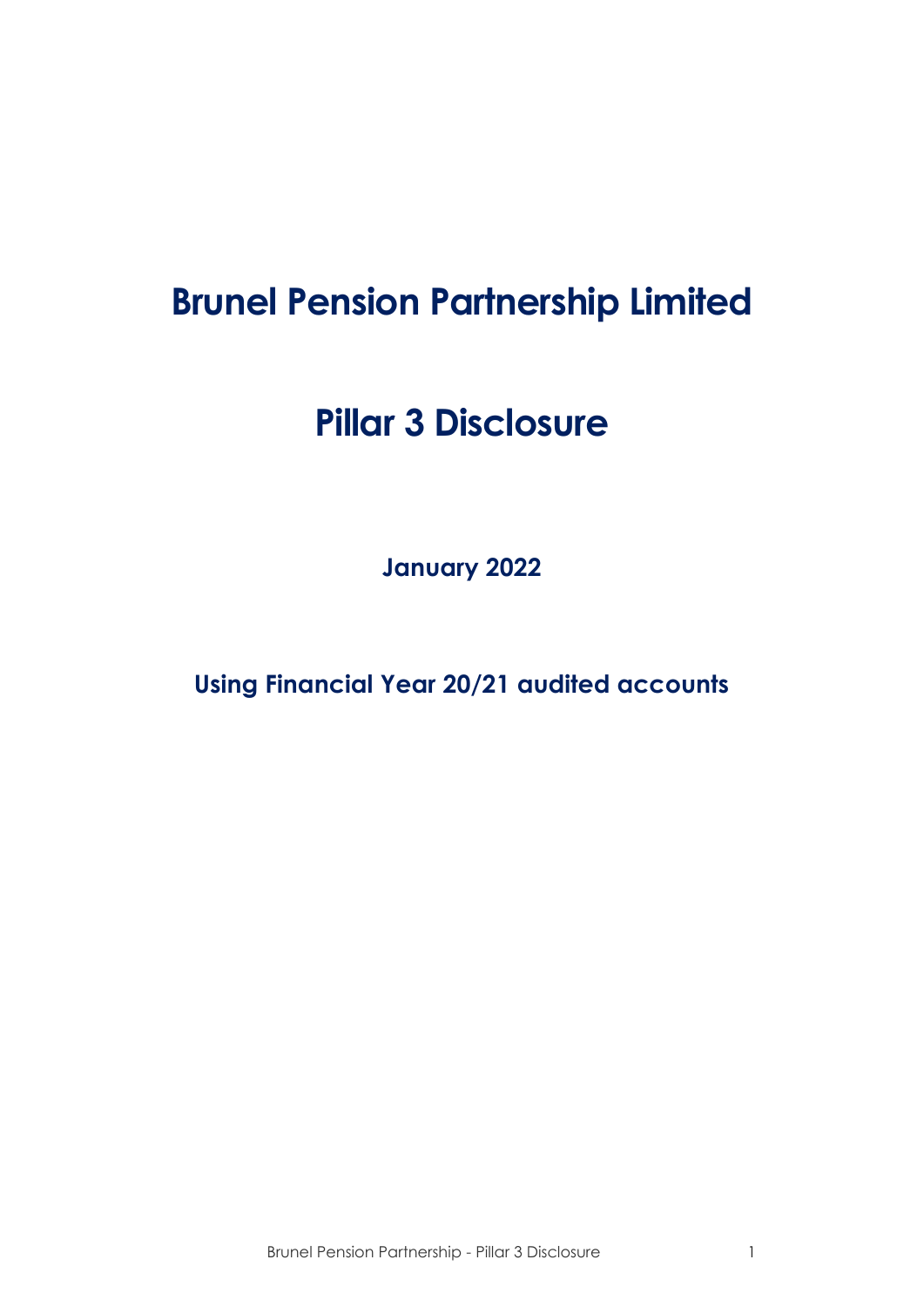

#### **Table of Contents**

| $\overline{2}$ |                                                             |  |
|----------------|-------------------------------------------------------------|--|
|                |                                                             |  |
|                |                                                             |  |
|                |                                                             |  |
|                |                                                             |  |
|                |                                                             |  |
|                | 2.6 Risk identification, assessment and measurement 6       |  |
|                |                                                             |  |
|                |                                                             |  |
|                |                                                             |  |
| 3              |                                                             |  |
| 4              |                                                             |  |
|                |                                                             |  |
| 4.1.1          |                                                             |  |
|                |                                                             |  |
|                |                                                             |  |
| 4.2.1          |                                                             |  |
|                | 4.2.2 INTEREST RATE RISK IN THE NON-TRADING BOOK  10        |  |
| 5              |                                                             |  |
|                |                                                             |  |
|                | 5.2 Information on the link between pay and performance  11 |  |
|                |                                                             |  |
|                |                                                             |  |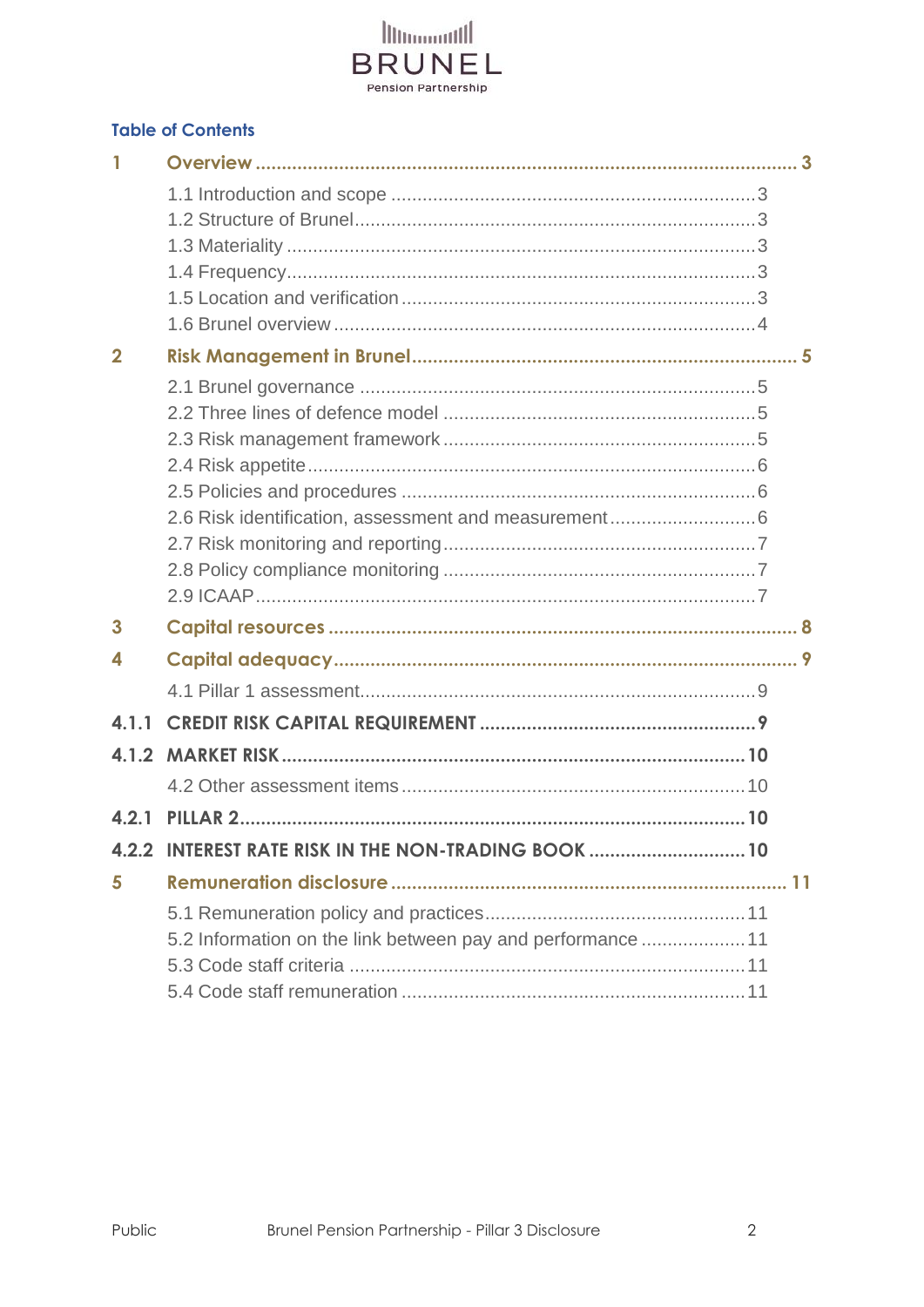

# <span id="page-2-1"></span><span id="page-2-0"></span>**1 Overview**

# **1.1 Introduction and scope**

The Capital Requirements Directive of the European Union establishes a regulatory capital framework across Europe governing the amount and nature of capital that credit institutions and investment firms must maintain. In the United Kingdom, the Directive has been implemented by the FCA in its regulations through the General Prudential Sourcebook ("GENPRU") and the Prudential Sourcebook for Banks, Building Societies, and Investment Firms ("BIPRU"). Brunel Pension Partnership Limited ("Brunel") is regulated by the Financial Conduct Authority ("FCA"). It is subject to rules set out in the GENPRU and BIPRU sourcebooks of the FCA Handbook and must ensure it maintains adequate financial resources at all times.

The Capital Requirements Directive III (Directive 2010/76/EU), which the FCA has implemented through GENPRU and BIPRU, defines a framework consisting of:

- Pillar 1: the minimal capital requirements that must be held by firms at all times, calculated according to the FCA's rulebooks.
- Pillar 2: requires firms to determine whether additional capital should be held against risks not adequately covered under Pillar 1, this is achieved through the Internal Capital Adequacy Assessment Process ("ICAAP") undertaken by Brunel.
- Pillar 3: requires firms to disclose information regarding their risk management process and regulatory capital resources.

The provisions for the Pillar 3 disclosure are set out in BIPRU 11 and this document has been produced by Brunel in order to meet its disclosure obligations. This document has been prepared using financial information as at 30 September 2021.

# <span id="page-2-2"></span>**1.2 Structure of Brunel**

Brunel is a limited company formed by nine local authorities and the Environment Agency, which are administering authorities under the Local Government Pension Scheme ("LGPS"). These authorities are the shareholders and are also Brunel's only clients. Brunel is not permitted to offer services to other clients without shareholder approval. Clients are required to be part of a pool and invest the pension fund assets through the pool. Brunel was formed in July 2017 and achieved FCA regulated status in April 2018.

# <span id="page-2-3"></span>**1.3 Materiality**

The rules allow a BIPRU firm to omit one or more of the disclosures listed in the required disclosures, if the information provided by such disclosures is not regarded as material. A disclosure is deemed to be material if the omission or misstatement of that information would be likely to change or influence the assessment or decision of a user relying on that information for the purposes of making economic decisions. Where a disclosure is immaterial, this has been noted.

Brunel has not omitted any information on the grounds of materiality.

# <span id="page-2-4"></span>**1.4 Frequency**

The rules provide that capital and risk disclosures required under Pillar 3 are produced at least annually. Brunel must also determine whether more frequent publication than is provided for is necessary in the light of any material changes.

# <span id="page-2-5"></span>**1.5 Location and verification**

These disclosures have been approved by the Brunel Pension Partnership Limited Board ("the Board") and are not subject to audit. They have been produced solely for the purposes of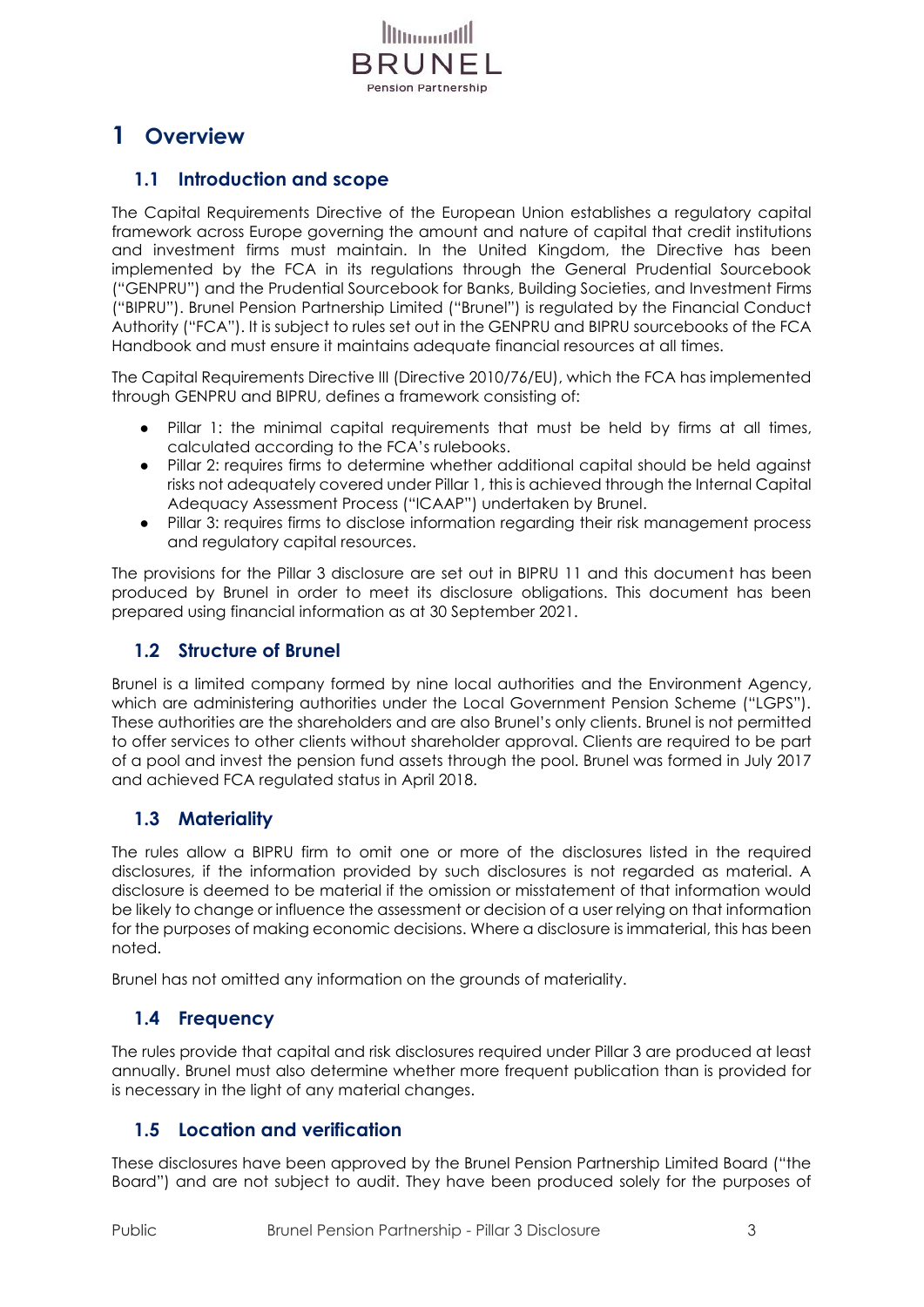

satisfying the Pillar 3 regulatory requirements. The disclosures are made available on the Brunel website.

### <span id="page-3-0"></span>**1.6 Brunel overview**

Brunel's main goal is to support its clients in their pooling obligations. With this strategic goal in mind, Brunel offers a series of risk and return focused portfolios (24) covering a comprehensive list of asset classes. The scope of the portfolios was developed in consultation with clients based on their current and anticipated future needs.

Brunel's clients are classified as professional investors under the MiFID II requirements; as such, they have demonstrated, and are expected to maintain, a degree of investment expertise. Brunel is authorised to provide services to professional clients only. Clients are responsible for deciding their strategic asset allocation, which is implemented through allocation to the portfolios that meet their investment requirements.

Portfolio management is outsourced to investment managers, selected via a rigorous due diligence process. In November 2018, Brunel launched an Authorised Contractual Scheme ("ACS") vehicle for the active equity investments.

Brunel offers a range of services to its clients, as set out in the services agreement. The core services pertain to Brunel's provision of the portfolios, the necessary development and management of investments, and the arrangement of transactions associated with investing within the portfolios. They incorporate manager selection, portfolio monitoring, the provision of the facilitation of asset servicing support; investment reporting and accounting information; the creation of, and adherence to, the Brunel responsible investment strategy.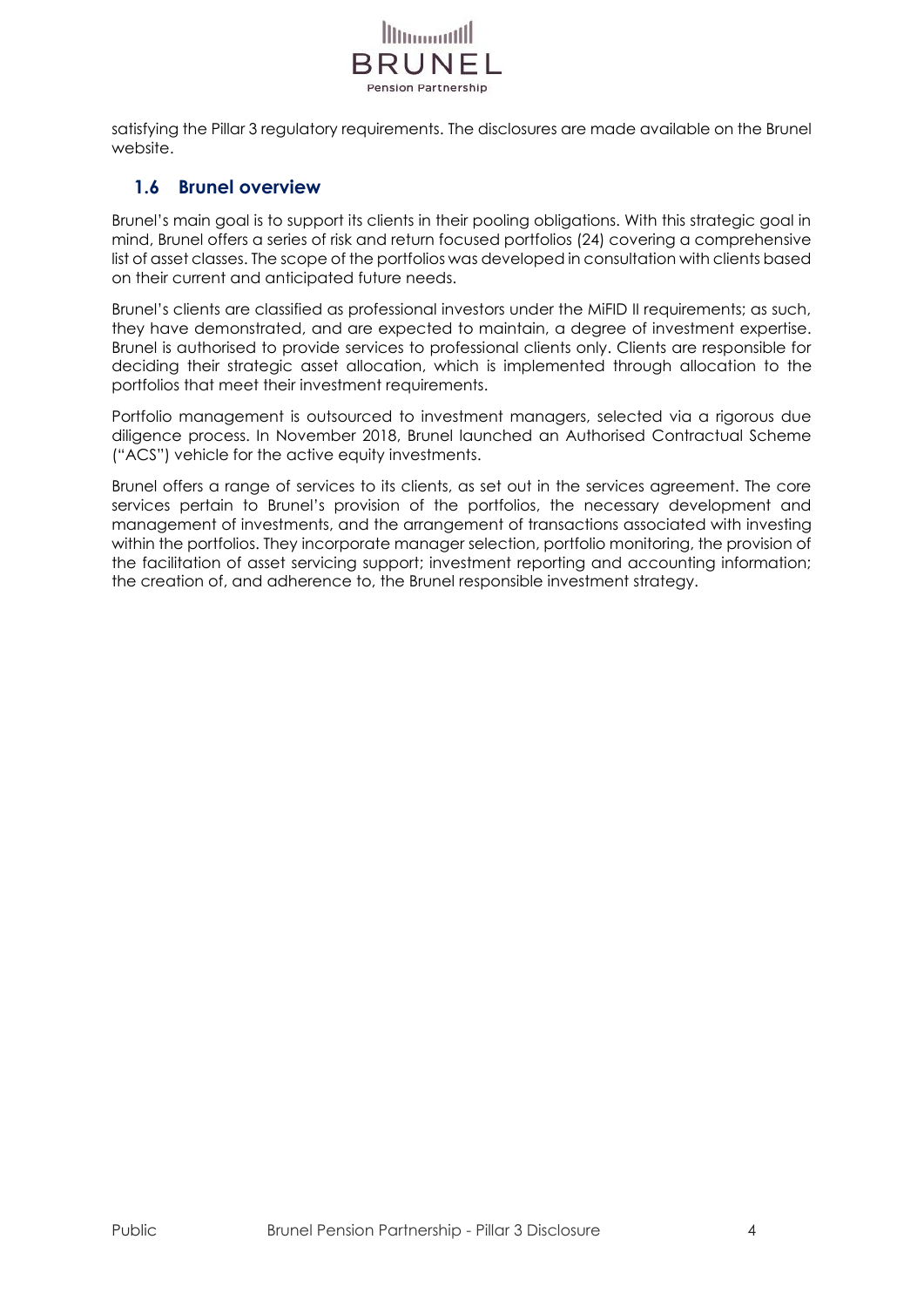

# <span id="page-4-1"></span><span id="page-4-0"></span>**2 Risk Management in Brunel**

# **2.1 Brunel governance**

The Company Board, the Remuneration Committee and Audit, Risk and Compliance Committee are the mechanism by which the senior management comes together to manage and oversee Brunel. The Board is made up of the independent Chair, four non-executives and three executives. One of the non-executives is appointed as a shareholder Non-Executive Director ("NED") to represent the shareholder interests on the Board. The shareholders approve the appointment.

Within Brunel, there are three layers of committees designed to manage transparency, accountability and compliance across the company's activities. They are the Board subcommittees, the Executive Committee ("ExCo") and operational committees.

The operational committees oversee the monitoring of daily activities. These committees will also prepare inputs into the Board level committees regarding escalated / critical items, recommended changes to appetite, policies, programmes, and relevant strategies. They also report to ExCo, which provides a company-wide oversight and is the initial escalation point for operational matters from the committees.

# <span id="page-4-2"></span>**2.2 Three lines of defence model**

Brunel operates a "three lines of defence" model of risk management that supports the governance framework:

- First line The Business (Investment, Operations and Relationship teams)
- Second line Risk and Compliance function
- Third line Internal Audit (outsourced, Deloitte)

The first line owns and manages risks. It reports to operational and Board committees on the status of risks. The second line monitors and oversees risk management and compliance with policies. It reports assessments to the Risk and Compliance Committee ("BRCC"), Board level Audit, Risk and Compliance Committee ("ARC") and the Board. The third line provides a further independent assessment of the control environment, reporting to the CEO and ARC.

#### <span id="page-4-3"></span>**2.3 Risk management framework**

Brunel's risk management framework is built around the vision and purpose of the company. All risks are managed through a risk culture and set of processes that emphasise the importance of integrity, transparency, challenge and accountability.

Brunel's risk culture encompasses the awareness, attitude and behaviour of its employees to risk and the proactive management of risk within the organisation. In line with Brunel's long term, sustainable view of investing, the risk culture is one that seeks to provide a supportive, transparent, collaborative approach towards managing risk and one of continual improvement across all levels of the firm. The culture is reinforced through the tone set by leaders, the processes as described below, and training and support from the Risk and Compliance team.

The framework seeks to ensure the effective management of all organisational risks and encompasses 6 key components.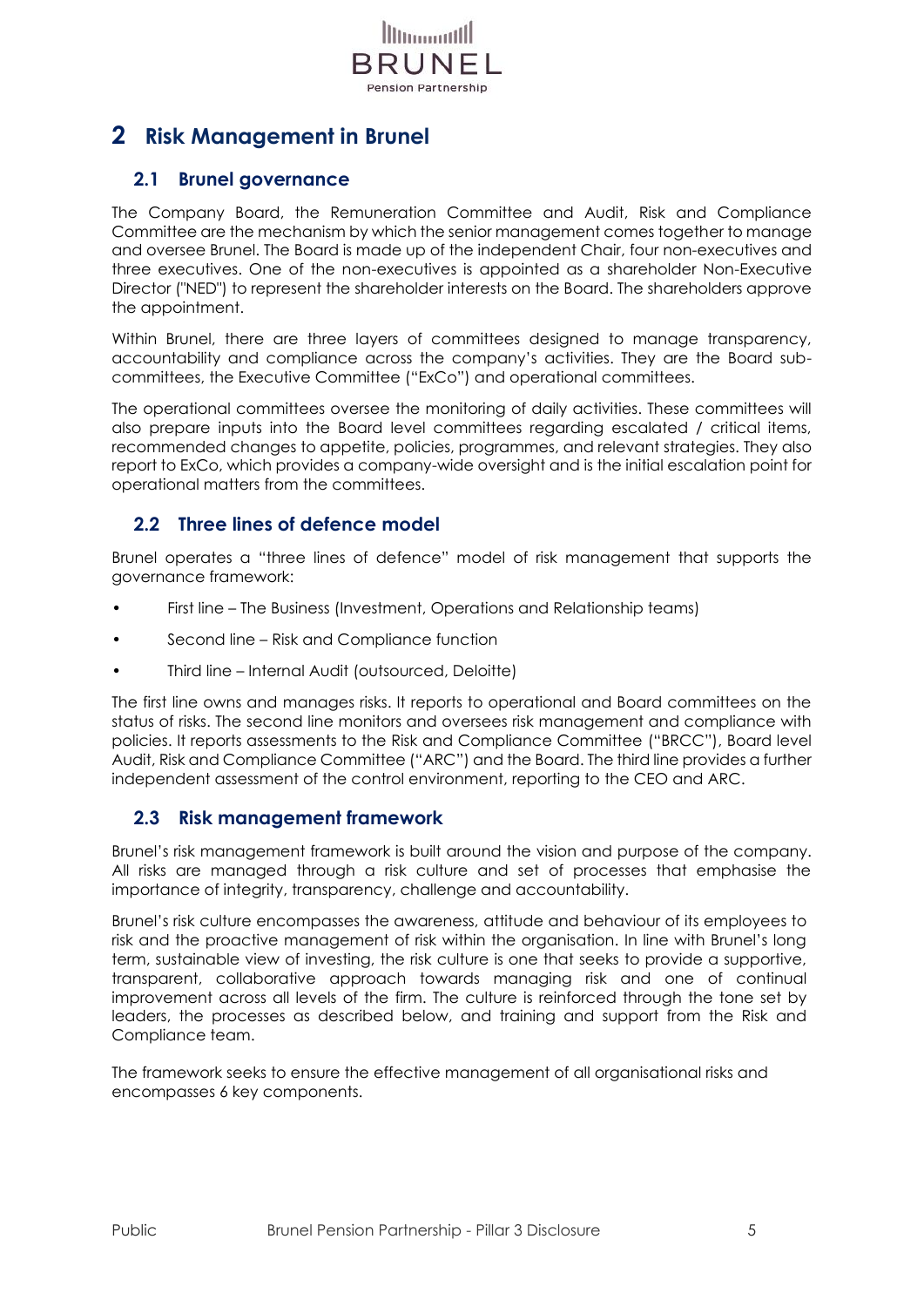

The effective functioning of the framework is considered part of Brunel's day to day operations and as such is the responsibility of every person in the business to deliver. The risk management framework is subject to regular review, which occurs at least annually, and is approved by the company Board. The ARC provides oversight and review.

# <span id="page-5-0"></span>**2.4 Risk appetite**

Risk appetite is a key component of Brunel's risk management framework and its approach to managing risk. The risk appetite of the firm is defined as the amount of risk that the Board will accept or will allow the firm to accept before incurring the costs of managing or preventing the risk. Brunel's risk appetite for each category of risk is discussed and agreed at least annually by the company Board and the ARC.

Periodic monitoring of existing risks is also achieved through the Key Risk Indicators ("KRI"), alongside their triggers and limit points. If triggers or limits are breached, remedial actions will be identified immediately by the risk owners and then reported to the BRCC for review. If the breach is significant, it is escalated to the Company Board, where the remedial actions will be agreed. These are also reported to the ARC.

Risks that cannot be easily tracked via KRIs, and that may occur through normal business activities, are the responsibility of the risk owners.

# <span id="page-5-1"></span>**2.5 Policies and procedures**

Risk owners are responsible for ensuring appropriate policies are in place and are aligned to the agreed risk appetite. The policies set the standards for activities and how they should be overseen and controlled and are reviewed at agreed periods to ensure they are up to date. Changes to policies are approved by the committee responsible for oversight of that policy.

Each directorate defines and maintains documented procedures that take account of any applicable policies. Policies are stored centrally, so accessible to all staff. Training and guidance is provided to ensure staff understand their roles and responsibilities with respect to the policies.

# <span id="page-5-2"></span>**2.6 Risk identification, assessment and measurement**

Risk identification is the process by which risks are identified, categorised and recorded on an ongoing basis. Risks are identified and rated based on the probability of them occurring and the impact to the business. The results are captured in Risk and Control Self-Assessment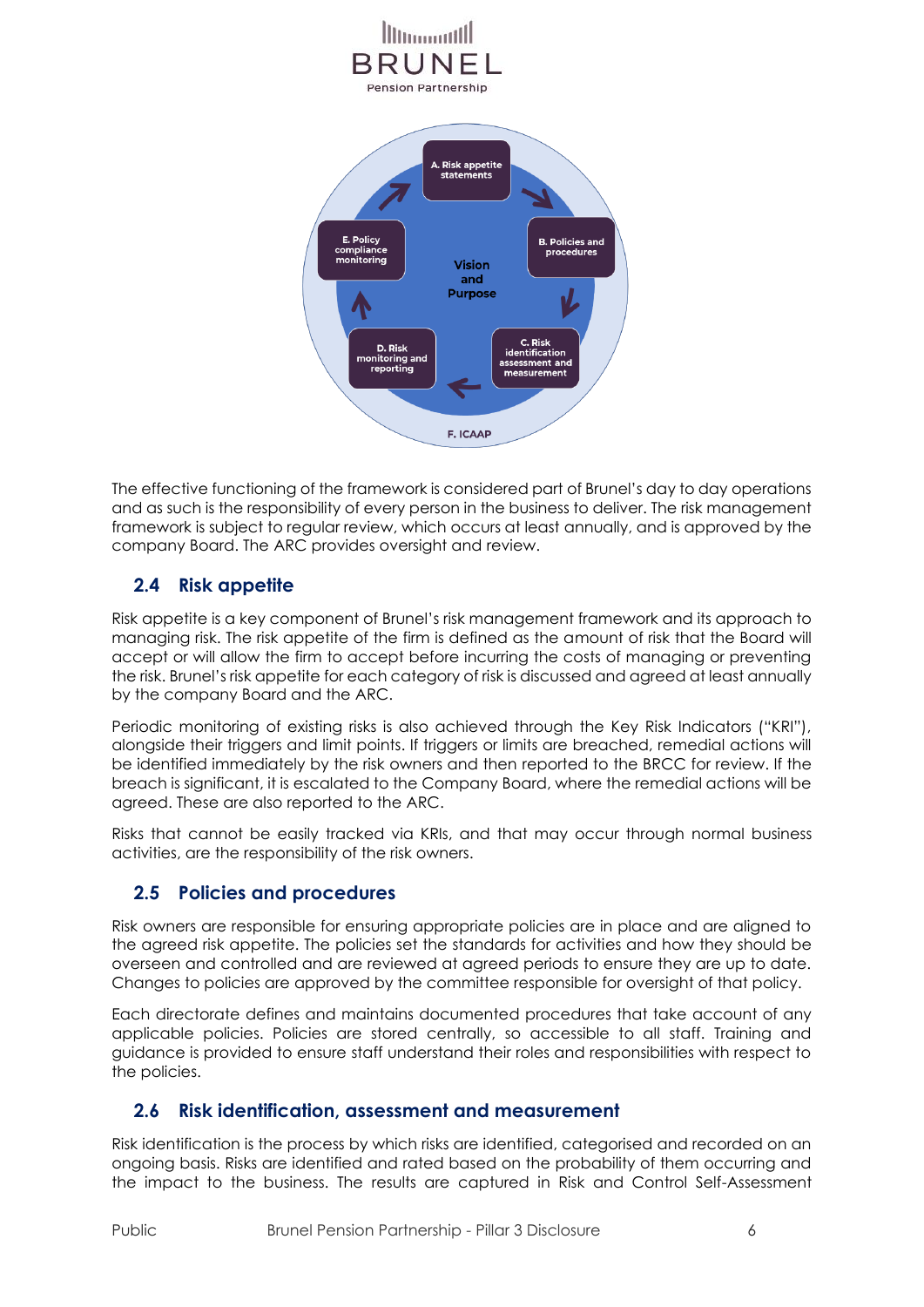

("RCSA") documents. RCSAs help Brunel to organise and prioritise risk exposures and to identify control weaknesses. The RCSAs are performed for key processes across the business.

The risk owner, in conjunction with the directorate lead, is responsible for ensuring their RCSAs are reviewed and the residual risk level is aligned to the risk appetite. Risks not within appetite are reported to the BRCC in the first instance for review and then if not mitigated within the appropriate timescale, escalated to the Board and also reported to the ARC.

Risk owners are responsible for assessing the risks, supported by the second line. The risk assessment process involves

- rating the inherent risk
- identifying and evaluating the controls in place
- assessing the resulting residual risk
- Identifying any further mitigating actions required to reduce the residual risk if it is close to or outside of appetite

By conducting a periodic identification and assessment of risks, Brunel can develop an ongoing understanding of the firm's risk profile and the likelihood of any of these risks materialising. This allows Brunel to prioritise risks and required mitigation. The BRCC and the ARC review the firm's risk management activities on a periodic basis, as defined within the Corporate Governance framework.

#### <span id="page-6-0"></span>**2.7 Risk monitoring and reporting**

Periodic monitoring of existing risks is also achieved through the KRI, alongside their triggers and limit points. If triggers or limits are breached, remedial actions will be identified immediately by the risk owners and then reported to the BRCC for review. If the breach is significant, it is escalated to the Company Board, where the remedial actions will be presented. These are also reported to the ARC.

Risks that cannot be easily tracked via KRIs, and that may occur through normal business activities, are the responsibility of the risk owners in terms of identifying when they occur and ensuring they are appropriately escalated for assessment and review at the BRCC.

#### <span id="page-6-1"></span>**2.8 Policy compliance monitoring**

To ensure the business remains compliant with all relevant rules and regulations and to identify areas of material weakness and non-conformity within the firm, there is a monitoring and oversight framework. Heads of department are tasked with monitoring adherence to all relevant policies and procedures. Second and third line also review as part of their oversight monitoring activities.

#### <span id="page-6-2"></span>**2.9 ICAAP**

The ICAAP enables the firm to assess the level of capital that adequately supports all relevant current and future identified risks within the business. The risk exposure and ICAAP calculations are reviewed at least annually in line with the financial year and the updated ICAAP document is approved by the Board.

Outside of the scheduled review cycle, the impact of changes on the ICAAP calculation is considered as part of the ongoing risk management processes. When making important decisions, the Board will consider the impact on the risk landscape and so capital and liquidity requirements, of options and decisions.

From 1 January 2022, Brunel is subject to the new Investment Firm Prudential Regime ("IFPR"). The ICAAP that would be based on the reference date in 2022 will be replaced by the ICARA (Internal Capital and Risk Assessment) review and the next Pillar 3 disclosure (due in January 2023) will be replaced by an Annual Public Disclosure.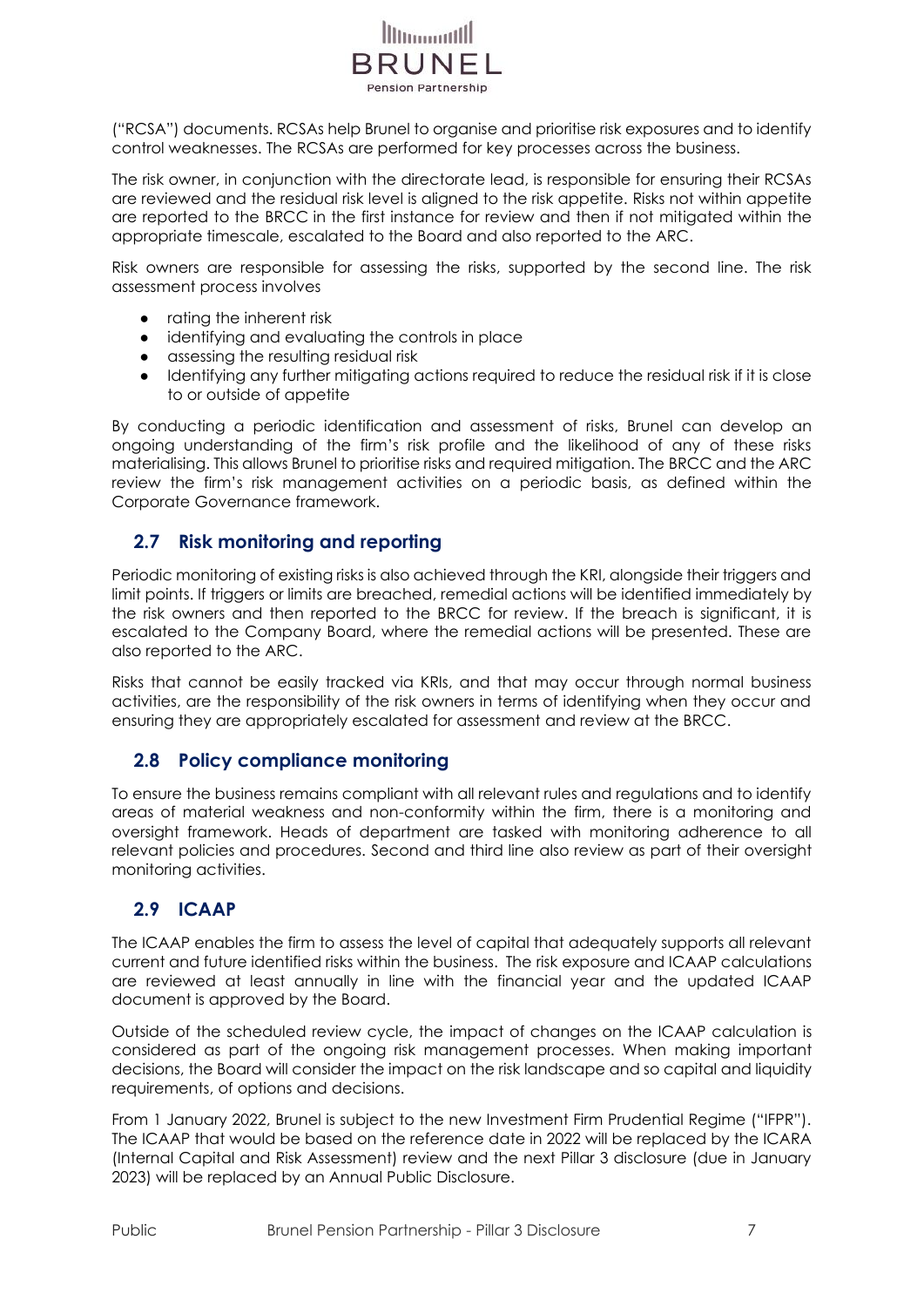

# <span id="page-7-0"></span>**3 Capital resources**

Brunel predominately holds Tier 1 capital, primarily consisting of share capital, share premium and reserves and therefore all capital resources are considered to be high quality in nature. Brunel does not hold any tier 2 or 3 capital resources.

As at 30 September 2021 Brunel holds a total of £8.4m of eligible capital resources to meet its capital requirements.

The table below outlines the details of Brunel's capital resources position as at 30 September 2021.

Table 1: Capital resources summary as at 30 September 2021

| <b>Capital resources</b>                                    | 30 September 2021 (£) |
|-------------------------------------------------------------|-----------------------|
| <b>Tier 1 capital</b>                                       |                       |
| Capital instruments and the related share premium accounts  |                       |
| Of which: share capital                                     | 20                    |
| Of which: share premium                                     | 8,399,980             |
| Of which: pension reimbursement asset reserve               | 7,676,000             |
| Accumulated other comprehensive income (and other reserves) | (7,693,361)           |
| Tier 1 capital before regulatory adjustments                | 8,382,639             |
|                                                             |                       |
| Tier 1 capital: regulatory adjustments                      |                       |
| <b>Total Tier 1 capital</b>                                 | 8,382,639             |
|                                                             |                       |
| <b>Tier 2 capital</b>                                       |                       |
| Total Tier 2 capital                                        |                       |
| <b>Total Tier 1 plus Tier 2 capital</b>                     | 8,382,639             |
|                                                             |                       |
| <b>Tier 3 capital</b>                                       |                       |
| Total Tier 3 capital                                        |                       |
| Total capital resources (sum of Tier 1, 2 and 3)            | 8,382,639             |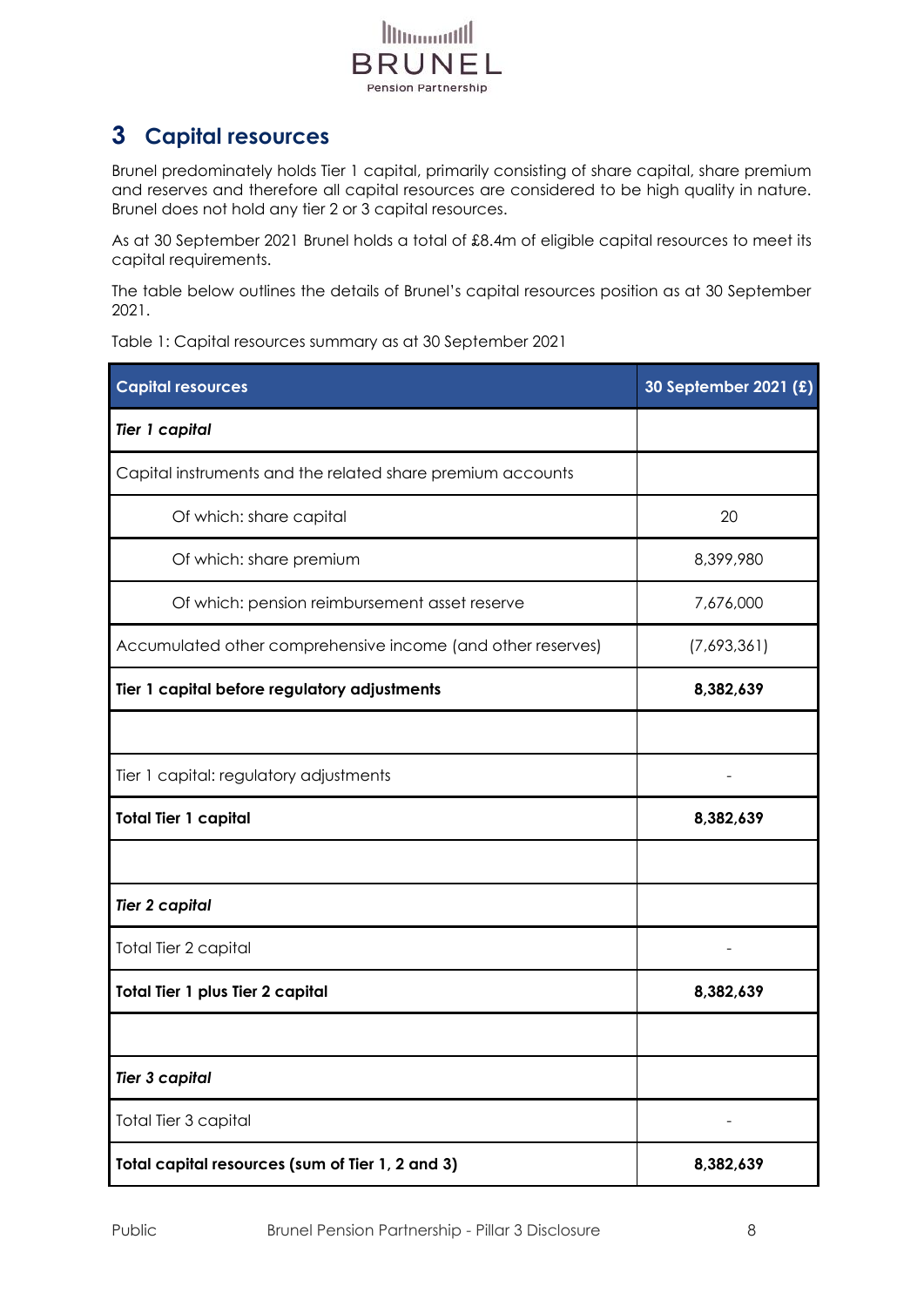

# <span id="page-8-0"></span>**4 Capital adequacy**

Pillar 1 sets out the minimum capital requirement for a BIPRU firm. A BIPRU firm must maintain, at all times, capital resources equal to or greater than the base capital resources requirement required by GENPRU 2.1.41, which for Brunel is €50,000 (£42,995, assuming €1.16 to £ exchange rate as at 30 September 2021), and the variable capital requirement required by GENPRU 2.1.45, which is calculated as the higher of the firm's:

- Fixed Overhead Requirement ("FOR"); or
- the sum of its credit risk and market risk requirements

The table below shows a summary of Brunel's Pillar 1 capital requirements for the year ended 30 September 2021:

Table 2: Pillar 1 capital requirements summary as at 30 September 2021

| <b>Pillar 1 capital requirements</b>                                                                          | 30 September 2021 (£) |
|---------------------------------------------------------------------------------------------------------------|-----------------------|
| <b>Base capital requirement</b>                                                                               | 42,955                |
| <b>Variable capital requirements</b>                                                                          |                       |
| Credit risk requirement                                                                                       | 522,145               |
| Market risk requirement                                                                                       | 31,468                |
| Fixed overhead requirement                                                                                    | 2,824,862             |
| <b>Pillar 1 capital requirement</b> (higher of base capital requirement, credit<br>risk + market risk or FOR) | 2,824,862             |

Brunel's capital requirement is driven by the FOR, which results in a Pillar 1 capital requirement of £2.8m as at 30 September 2021.

# <span id="page-8-1"></span>**4.1 Pillar 1 assessment**

# <span id="page-8-2"></span>**4.1.1 Credit risk capital requirement**

Credit risk is the risk associated with the exposure to loss arising from a counterparty's failure to meet its contractual obligations. Therefore, there is a risk that Brunel may not recover some of the amounts owed to it or assets may not be recoverable in full.

Brunel calculates its credit risk requirement using the simplified approach as set out under BIPRU 3.5.

Table 3: Pillar 1 credit risk requirement calculator as at 30 September 2021.

| <b>Component</b> | <b>Assets</b>                | <b>Exposure</b><br>(E) | <b>Risk</b><br>weight | <b>Risk</b><br>weighted<br>exposure<br>(E) | <b>Credit risk</b><br>requirement at<br>$8\%$ (£) |
|------------------|------------------------------|------------------------|-----------------------|--------------------------------------------|---------------------------------------------------|
| Institutions     | Cash and cash<br>equivalents | 10,630,689             | 20%                   | 2,126,138                                  | 170,091                                           |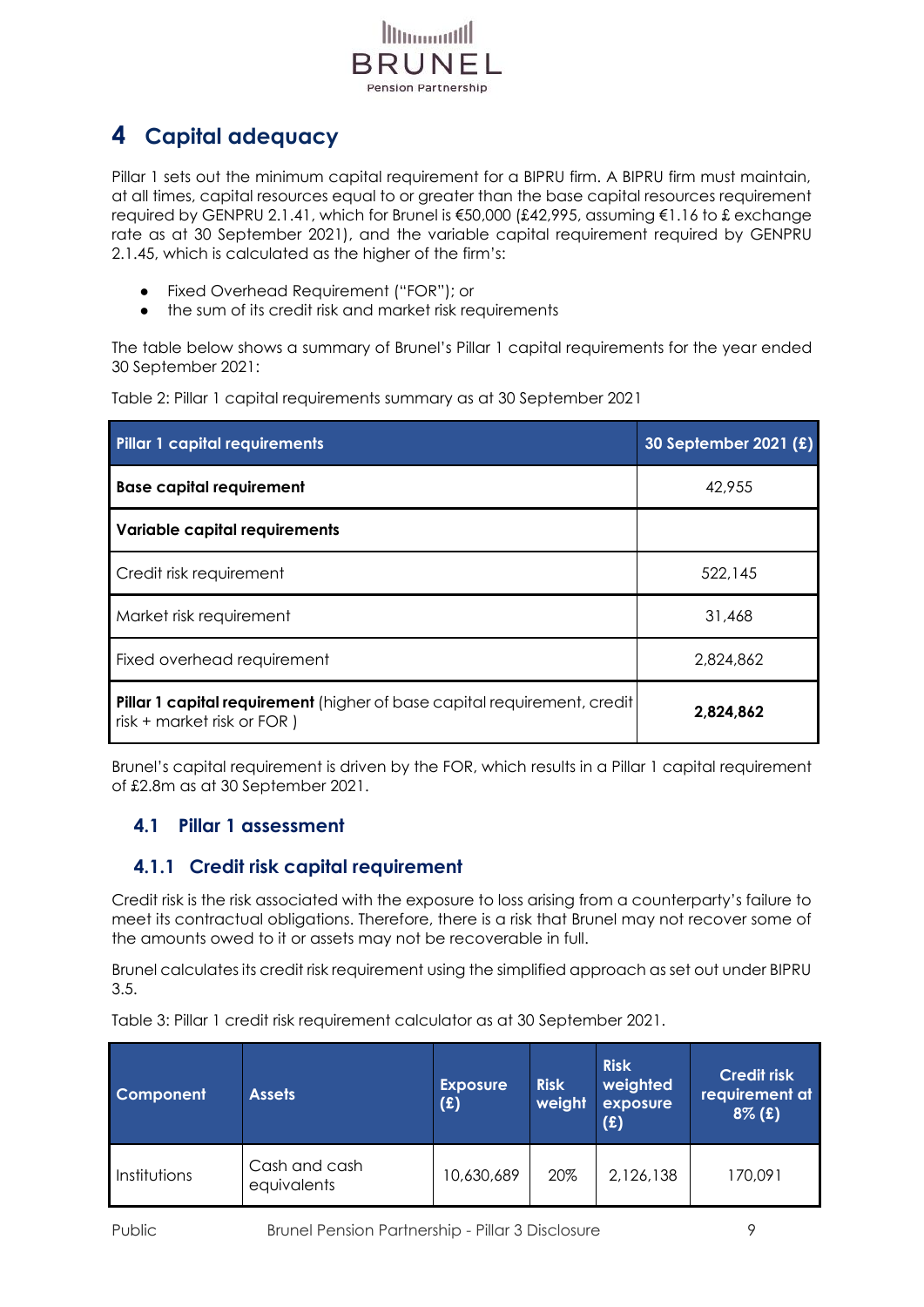

| Regional / local<br>government | Pension deficit Asset /<br>Client Group Debtor<br>positions | 8,042,892 | 20%  | 1,608,578 | 128,686 |
|--------------------------------|-------------------------------------------------------------|-----------|------|-----------|---------|
| Corporates                     | Other Trade debtors,<br>Prepayments and Tax<br>Asset        | 599,253   | 100% | 599,253   | 47,940  |
| Other                          | Property, plant &<br>equipment, lease<br>deposit            | 237,528   | 100% | 237,528   | 175,427 |
| <b>Total</b>                   |                                                             |           |      |           | 522,144 |

#### <span id="page-9-0"></span>**4.1.2 Market risk**

Market risk is the risk that arises due to adverse changes in market prices and/or exchange rates reducing the value of client portfolios. This reduces the value of client portfolios and impacting revenues is treated as a business risk.

As at 30 September 2021 Brunel has a modest amount of market risk exposure arising from non-GBP cash at bank.

#### <span id="page-9-1"></span>**4.2 Other assessment items**

#### <span id="page-9-2"></span>**4.2.1 Pillar 2**

Brunel has adhered to the overall Pillar 2 rule per GENPRU 1.2.30, systems, strategies, processes and reviews. The ICAAP provides Brunel's Pillar 2 and risk assessment and determines the amount of capital required to cover those risks.

The Pillar 2 assessment involves a review of each Brunel risk, the controls in place and the Board's risk appetite. This determines the level of capital required to cover the risk at a 99.5% confidence level (1 in 200 probability) over a one-year, forward looking horizon. Stress testing is also included as part of the ICAAP process.

The ICAAP calculations are reviewed at least annually in line with the financial year, or when the business experiences a material change, and the updated ICAAP document is owned and approved by the Board.

Client assets are not carried on Brunel's balance sheet, however the risks that could impact client assets and Brunel's resulting exposure are considered in the operational risk assessment.

# <span id="page-9-3"></span>**4.2.2 Interest rate risk in the non-trading book**

Interest rate risk is the potential adverse impact on the Brunel's future cash flows from changes in interest rates and arises from the differing interest rate risk characteristics of the firm's assets and liabilities.

Brunel is only exposed to interest rate risk in the non-trading book on its accounts holding cash for working capital and capital adequacy, which is considered immaterial.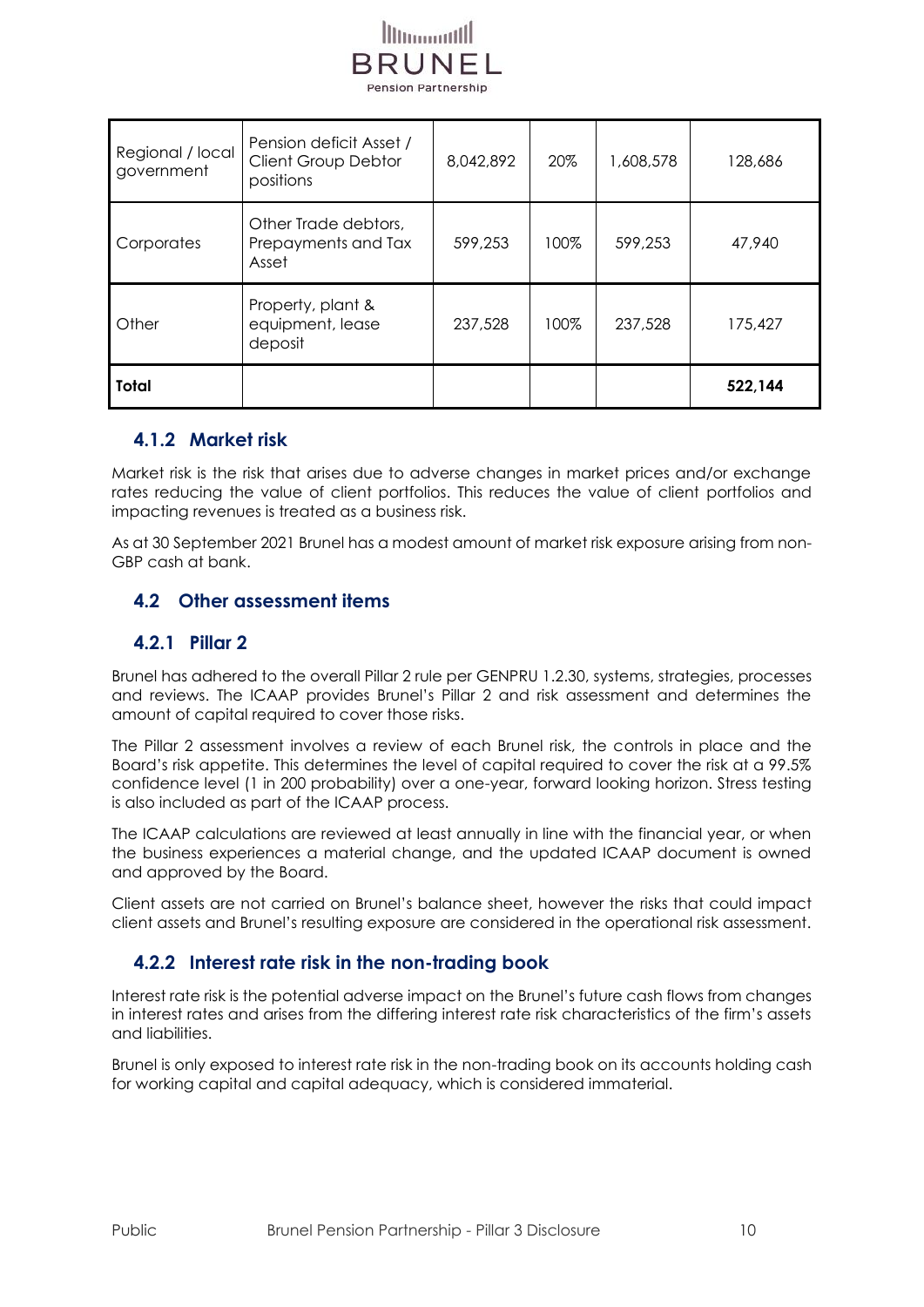

# <span id="page-10-1"></span><span id="page-10-0"></span>**5 Remuneration disclosure**

# **5.1 Remuneration policy and practices**

This remuneration disclosure explains how Brunel has complied with the regulatory requirements under BIPRU 11.5.18.

Brunel has established a remuneration committee ("RemCo") to provide a forum responsible for implementing and reviewing the Policy. The role of the RemCo is to ensure that:

- the Policy is applied in making all remuneration decisions; and
- remuneration payable is consistent with the financial performance of Brunel.

The RemCo consists of at least three independent non-executives ("NEDs"), including the Shareholder NED. Other individuals, such as the Chief Executive Officer ("CEO") and the Chief Operating Officer ("COO") and advisers may be invited to attend for all or any part of any meeting, as and when considered appropriate by the RemCo.

To ensure the policies and processes are effective, Brunel engaged a third party HR service provider in December 2018. In line with Brunel's growth the internal HR function has been strengthened with additional resource and a Head of HR was appointed in May 2020. The HR function now leads the definition and implementation of the HR strategy, with external specialist support engaged when needed.

#### <span id="page-10-2"></span>**5.2 Information on the link between pay and performance**

Brunel's remuneration policy does not allow for performance related pay or bonuses beyond small recognition awards. The RemCo approves any salary changes and reviews the remuneration policy annually. Changes to the policy require shareholder approval.

Staff are offered the Local Government Pension Scheme ("LGPS") scheme and Wiltshire Council is the Administering Authority for the Brunel scheme, which is a Career Averaged Revalued Earnings ("CARE") scheme. Brunel is responsible for meeting any deficit. In the event that Brunel were wound up, the shareholders are collectively responsible for taking on the scheme and covering any deficit.

# <span id="page-10-3"></span>**5.3 Code staff criteria**

Brunel ensures that it applies all of the necessary remuneration requirements that are required with consideration for the size, complexity and risk profile of the regulated entities in question.

Code Staff are identified in accordance with the BIPRU Remuneration Code (SYSC 19C.3.4R) of the FCA Handbook which establishes qualitative criteria to identify categories of staff whose professional activities have a material impact on the firm's risk profile. These categories broadly include the relevant Board of Directors, senior management, senior control function staff and other key risk takers.

Material Risk Takers ("MRTs") under the BIPRU regulation are board members and voting members of the governance committee, senior managers under SMCR and heads of functions, including control functions and only staff actively performing their role.

#### <span id="page-10-4"></span>**5.4 Code staff remuneration**

Brunel has only one business line, which is the provision of the portfolios, the necessary development and management of investments, and the arrangement of transactions associated with investing within the portfolios to professional clients.

23 individuals have been identified as MRTs under the BIPRU regulation, 15 of which are classified as Senior Management.